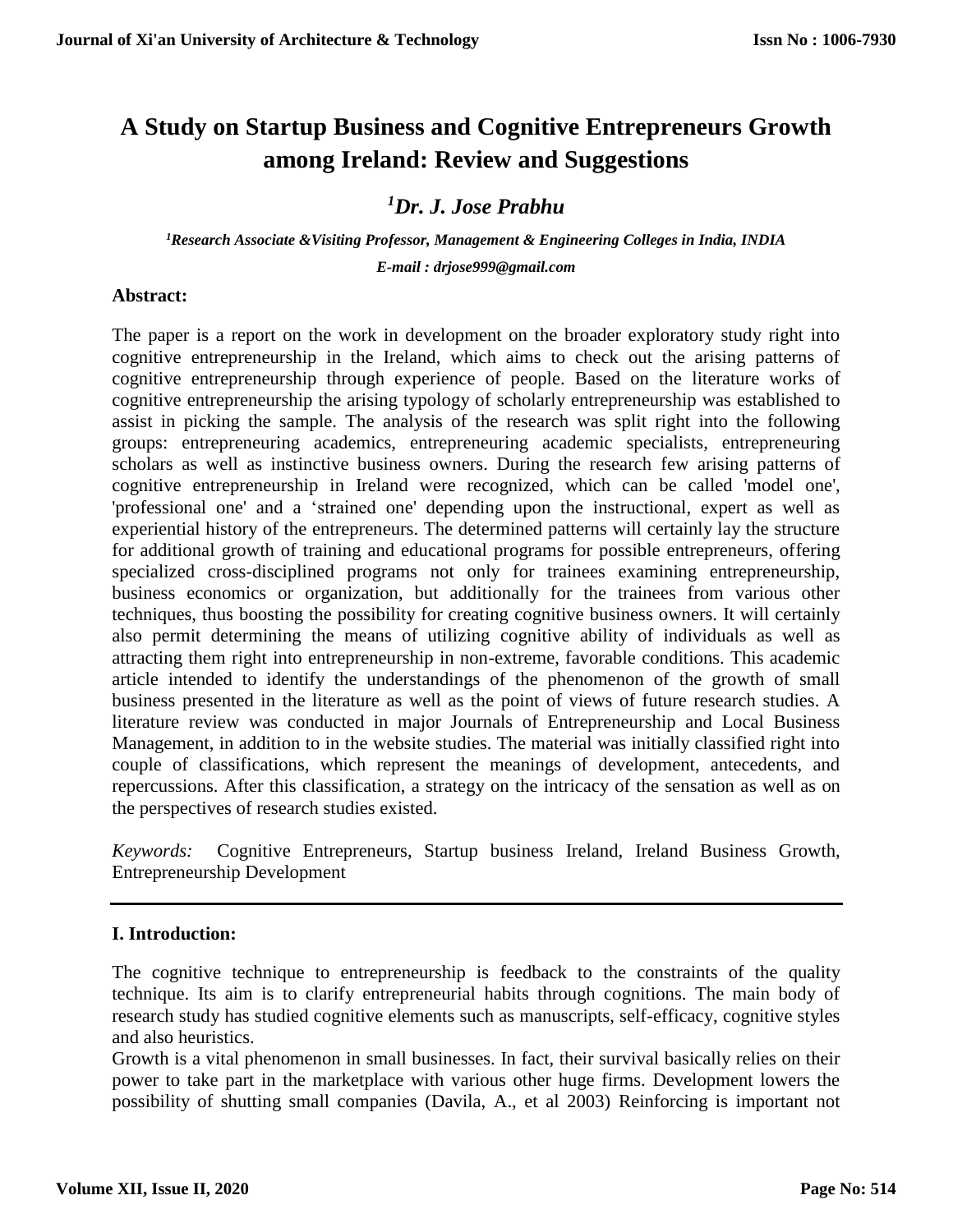simply for the business as well as their proprietors but also for all stakeholders considering that these business thrusts forward the economic climate by emphasizing diversity of products and services.

The growth sensation of small ventures had been commonly evaluated within entrepreneurship. One intention is that the majority of stop working to expand during their life span (Davila, A., Foster, G., & Jia, N. 2010) and small companies avoid expanding (Ireland, R. D., et al 2001) some ventures do not prefer growth, as well as others, desire slow development despite the fact that they are successful as much as those that expand fast. Actually, most new ventures do not exceed the stage when they initiated their activities (Engel, D., & Keilbach, M. 2007), with the exemption of the supposed "gazelles" (Hellmann, T., & Puri, M. 2002), or young enterprises with really rapid development (Sims & Regan, 2006).

The complex phenomenon of development of tiny enterprises requires further research given that several types of research have been established to gauge the business ´ growth. Achtenhagen et al. (2010) reviewed researches on growth released in between 1997 and 2008 and determined 56 short articles, the majority of which endeavored to discuss why ventures expand (development as a dependent variable); however, other short articles handled development techniques or on growth intentions and needs. A couple of, however, researched the development process. Explications on development or no development decisions, contextual measurements, the duty of entrepreneurship firms are still doing not have (Sapienza, H. J., et al 1996).

The need for further studies may be warranted because of the truth that concepts developed to clarify the growth of the large businesses are not adjusted to foreground the exact same sensation in tiny ones (Hellmann, T., & Puri, M. 2000). Given that Fleck et al investigations in 2011 (Fleck, E., Hegarty, C., & Neergaard, H. 2011), debate on the style is still on and reaches a number of directions elbowing in on growth indexes, growth components, and problems, and also explication designs. However, researchers have to still develop descriptions on the way business owners take choices to further or otherwise their firms development (Friar, J. H., & Meyer, M. H. 2003).

Current evaluation comprises conversations on growth, adhered to by a strategy on the background of development, consisting of determinants associated with people, firms and also the environment. The following variables come next, with a unique concentrate on measuring forms and also growth visualization. research study points of view will certainly be given after the last analysis.

The term cognitive entrepreneurship is reasonably brand-new, yet has actually been made use of at the very least since the mid nineties (Krueger, N. F. 2003). Writers in numerous nations have reviewed cognitive entrepreneurship, although there is no typical understanding of the term. Additionally, Ireland nation which is paying fairly big interest to the development of the cognitive potential of the country and also even calls itself a "showcase for cognitive entrepreneurship" as well as thinks that individual mental ability incorporated with architectural funding of well-established organizations will certainly produce future growth'.

Talking about the duty which cognitive business owners play in the growth of an economy, most scientists stress their favorable impact, nevertheless again there are no clearly established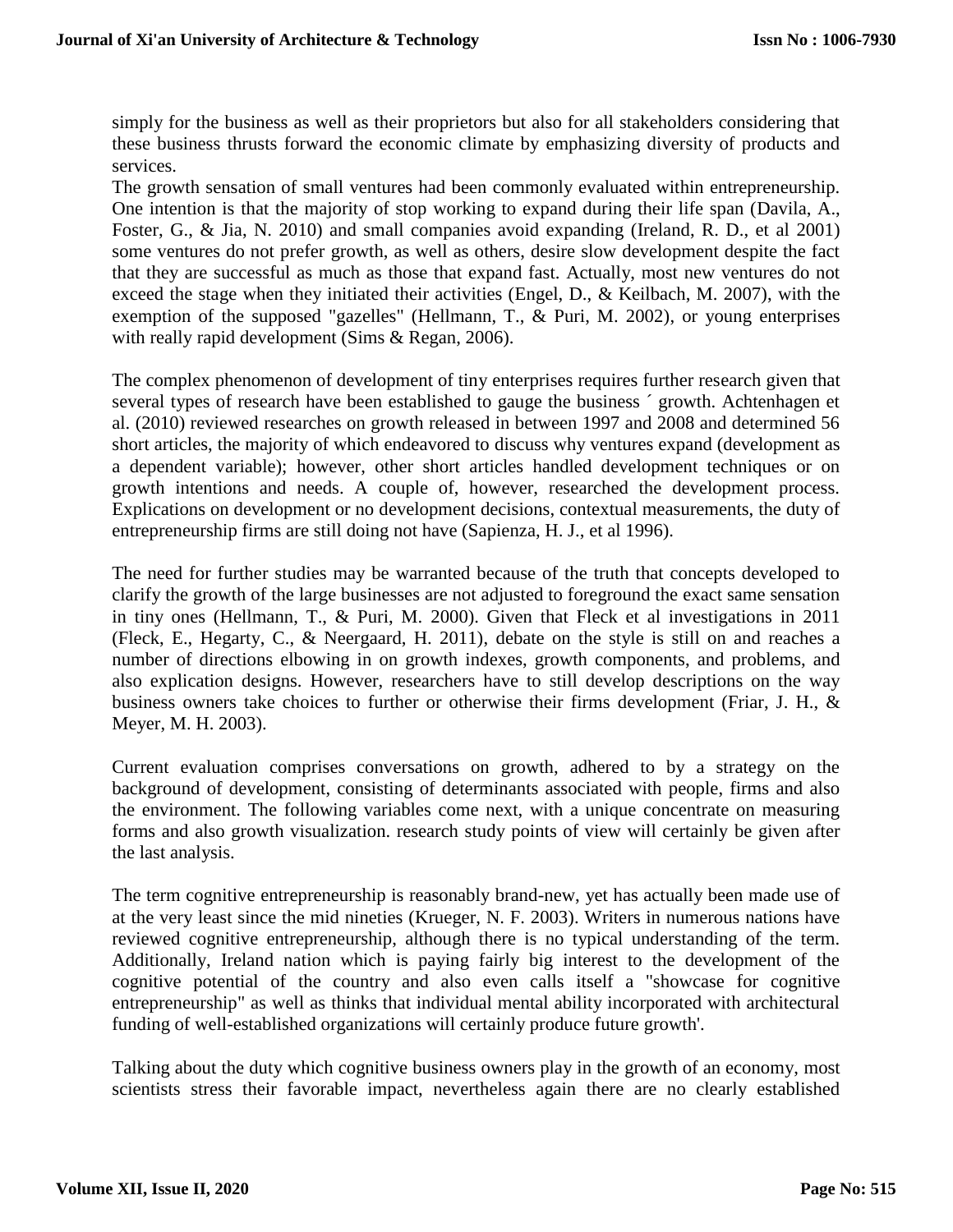requirements for defining it. Some scientists argue that cognitive entrepreneurs via offering far better items, processes, systems or solutions will generate a wide range for economic prosperity (Baron, R. A. 1998). Others argue that "through involvement in different environments, with their visibility as well as criticism, but above all because of the nature of their understanding process (beyond double loop), they come to be modern heroes of entrepreneurship" (Grégoire, D. A., Corbett, A. C., & McMullen, J. S. (2011) suggests that the level to which entrepreneurs, and especially cognitive entrepreneurs, contribute to a country's economic situation can be approximated by taking a look at the number of new company developments and also tax incomes from those new entities. Baron, R. A. (2000) believes that in today's globe of the "New Economic situation" the function of cognitive entrepreneurship has actually vaulted to the leading edge and warrants especial focus. He urges that new economic climate demands an cognitive business owner that can leave "ahead of double loop" discovering; that can move from the existing atmosphere, which experiences fast technical modification and chaos, to aid develop a brand-new setting. Likewise, Kim, J. N. (2006) Takes into consideration that cognitive entrepreneurship will most certainly be in fantastic need in the coming years and will certainly come to be the main source for financial renewal and also societal growth.

## **II. Background of the study:**

It is generally believed that entrepreneurship assumes the existence of a well-functioning market, which is nonetheless not enacted in all economic situations (Loasby, B. J. 2007) Loasby suggests that in some contexts the guidelines of the marketplace game need to be established prior to core business activities that can be launched, which requires the vital mind and broad database that is usually associated with cognitive entrepreneurship, "currently. sharing requirement for integrity with entrepreneurs".

Research study into social and also economic elements of entrepreneurship in Ireland in the change duration (Brännback, M., & Carsrud, A. (2009) revealed that cognitive level of Irish business owners was instead high: 46,6 % of business owners when gazing their services had higher education, 6,2 %- scholastic degrees. Besides, lots of people, a large percentage of whom came from the world of "cognitive researchers", academics, musicians, and so on, located themselves being displaced from the usual environment and dealing with the need of adapting to new circumstances. Fostering of the Law on Entrepreneurship in 1990 allowed much of these people to develop their very own businesses and transfer from the globe of pundits to the globe of entrepreneurship, in many cases plunging into unidentified. Although none had business education and learning most of them came to be really effective business owners. This allowed making a suggestion that phenomenon of cognitive entrepreneurship has its place in Ireland too and also the patterns of its emergence can be examined.

## **III. Startup business growth in Ireland:**

(https://www.thinkbusiness.ie )Ireland's start-up industry has continually grown every year, and that pattern stays the exact same first the first fifty percent of 2017. Almost 1900 brand-new startups were established each month for the initial six months of 2017, indicating a 6% increase in numbers for the exact same duration in 2016. With the exception of June, business start-ups were up each month contrasted to 2016-- including by virtually 20% in January, according to the research performed by service as well as credit score threat expert Vision-net. ie. The specialist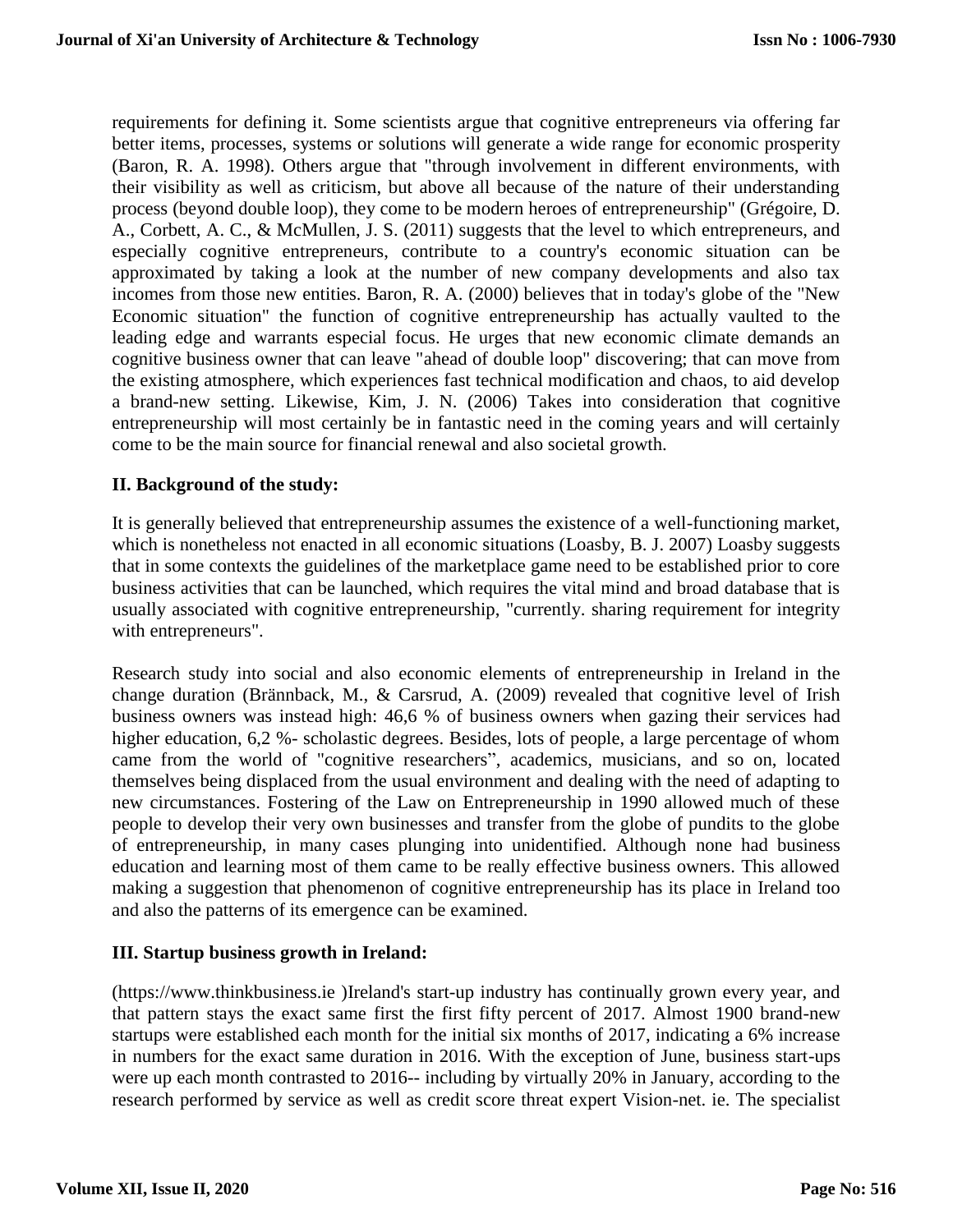services field verified to be one of the most preferred markets for company start-ups, with virtually one in five brand-new companies operating in this area. This was complied with by money, which saw an 18% surge in startups and social as well as personal services, which was up by 50%. Various other markets that did well throughout this duration consist of building, real estate and agriculture. Dublin likewise preserved its standing are Ireland's financial center with nearly half of all brand-new start-ups in this period being developed in the resources. Cork, Galway as well as Limerick also performed well, whereas Cavan was the only county not to record a single startup in the initial half of 2017. Discussing the searching for, Vision-net. ie handling supervisor, Christine Cullen, said: "It is very motivating to see ongoing growth in business startups over a sustained six-month duration and also, notably, in a diverse number of sectors including financing and also construction. This suggests that Ireland's economic growth is proceeding at a consistent pace."We cannot discount the impacts of Brexit. Numerous Irish industries depend greatly, frequently specifically, on the UK for trade. As British organizations and consumers really feel the pinch of higher living expenses as well as a weaker sterling, lots of Irish organizations will discover their income streams interfered with, whether they are food and also beverage merchants in Dublin or hoteliers in Kerry. If this continues, the effects for our economic climate will be extreme, especially in much less developed parts of rural Ireland," claimed Ms Cullen.

## **IV. Growth Strategy for Startup and Marketing Recommendation:**

The solitary biggest challenge they have actually had is expanding their company.

When listening to their pitches as well as reviewing their business plans, one of the most typical growth techniques is "social media networks", we are going to go viral and have a significant adhering to worldwide".

" Just how are you really following likely to do that?" is the adhere to-up concern that is rarely addressed well.

In an Irish context reveal you 6 proven development (grip) strategies in addition to detailing the response to my concern over.

## *Word of Mouth (WOM)*

Word of mouth is one of the most vital grip networks. All of the various other networks feed right back into this channel. If you nail this, you have been successful.

This is the hardest grip network to genuinely grasp. Ironically, it can also be the most inexpensive. Brands like Facebook, AirBnB, Uber and the extra current Revolut have actually gotten numerous clients from this network.

Research study reveals that 92% of consumers think ideas from friends and families greater than advertising and marketing. If you can specify where customers are actually advertising your product without obtaining any benefit, you have efficiently started WOM.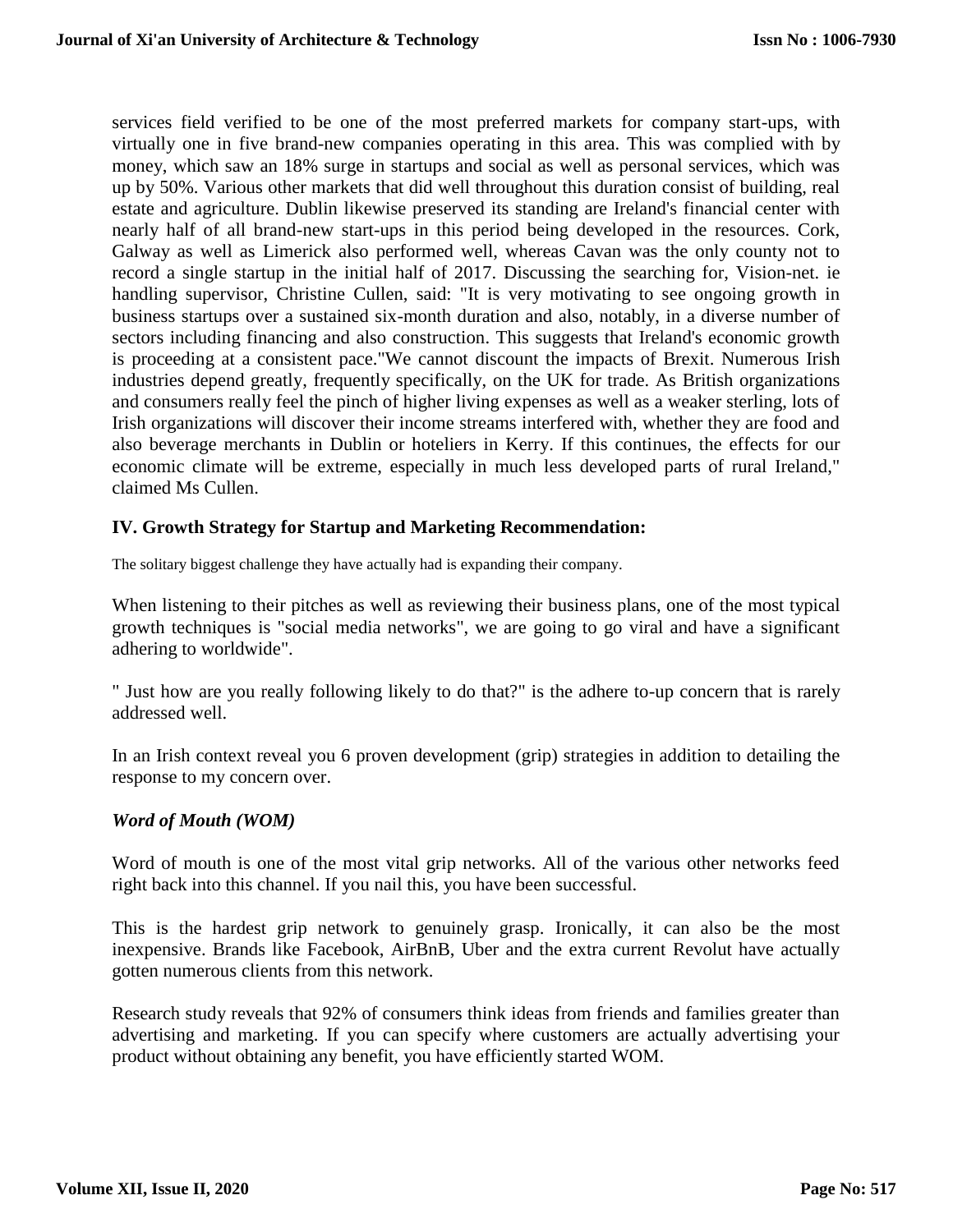Past that 88% of consumers trust online reviews/recommendations from unidentified people as long as from friends and family. BUT yet just 33% of businesses actively gather evaluations.

To attain WOM you require to nail these 5 points:

- $\checkmark$  Have a service or product that gives a remarkable client experience.
- $\checkmark$  Incentivize customers to create material about you (by means of competitors, develop special hashtags, promotions/discounts etc).
- $\checkmark$  Create a referral programme.
- $\checkmark$  Push evaluations and referrals hard!
- $\checkmark$  Develop a neighborhood of involved customers.

#### *Publicity*

Publicity is one of the oldest and also longest tried and tested strategies for acquiring consumers. Before the internet was birthed this was a much more challenging network to utilize as the newspapers had all the power as well as might choose between hundreds of start-ups. Nowadays with the technology boom, we are honored with complimentary web content readily available any time, which in turn has actually made this network a lot more accessible.

For example, in Ireland we have hundreds of news electrical outlets that generate totally free web content daily. In the start-up world, we have web sites such as Irish Tech News, Assume Company, Startups, BizPlus and Digital Times. Merely type in Irish startups right into Google and also you will certainly discover web pages upon pages of information electrical outlets dedicated to this sector.

Information outlets make their earnings from marketing so they are delighted to hear about fascinating new start-ups. If you have a compelling story to inform, then they are more than happy to cover you. Make certain to hook them in with some of your current milestones/achievements.

Concentrate on the smaller sized sites first. Structure relationships are essential in obtaining any good promotion.

Following this, if your story is truly one-of-a-kind, you might obtain grabbed by papers nationwide. Then reach out to Technology Grind, Forbes, etc for more worldwide acknowledgment. Izzy Tires were one of the current Irish Start-ups included on Forbes 30 under 30.

#### *Competitors, Accelerator Programs & Honors:*

(https://irishtechnews.ie ) Ireland is just one of the most effective countries worldwide to start your business. It's unbelievable the amount of support we have accessibility to, so much to make sure that there are 170 different government supports offered to startups and also small companies in Ireland.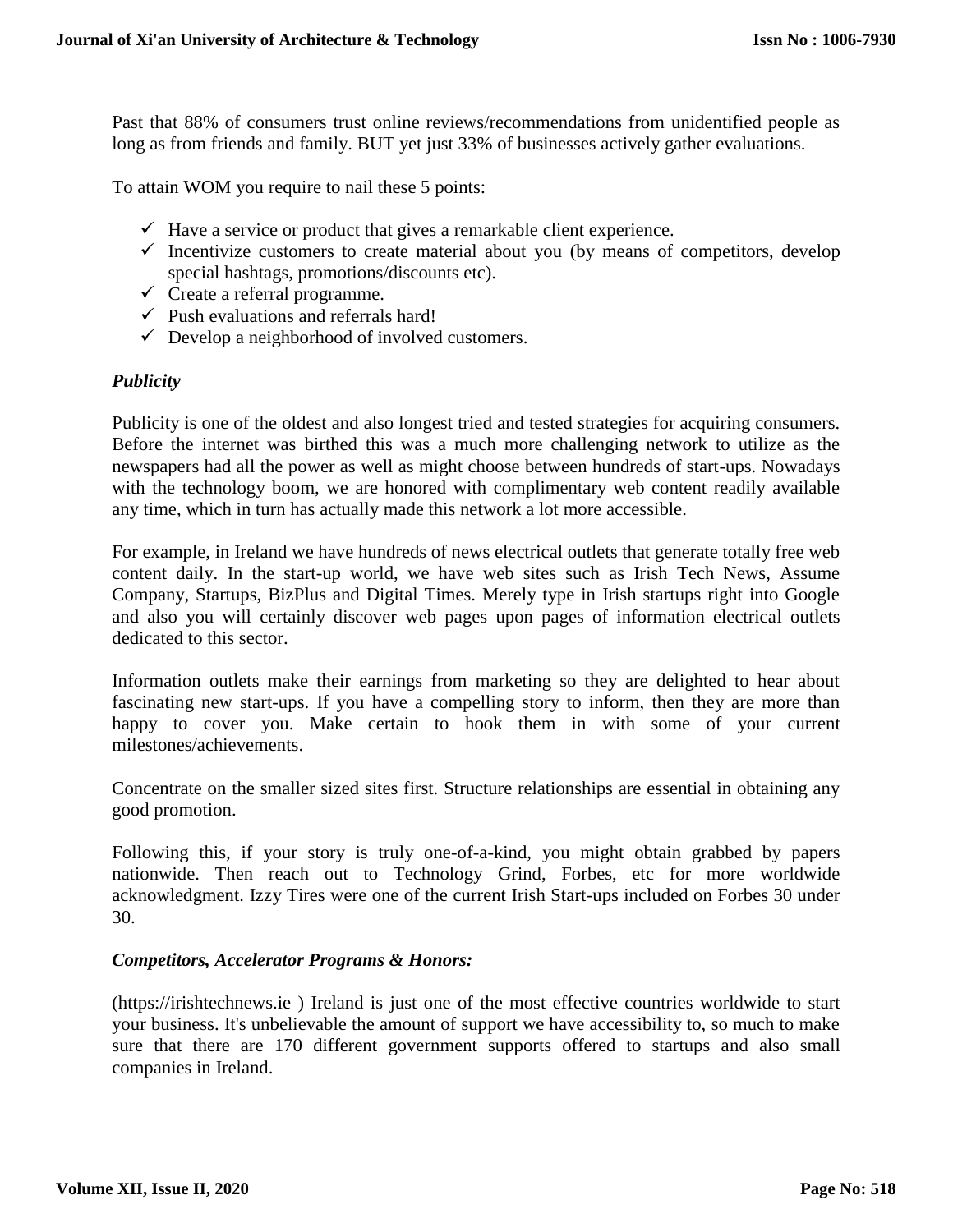We also have an abundance of start-up competitors in Ireland. Intertrade Ireland Seedcorn Competition has a cash prize of EUR100,000, NDRC Organization Plan Competition has prize money amounting to EUR35,000. Neighborhood Business Workplace (LEO) has Ireland's best young business owner honor where EUR15,000 is provided to a victor in each county. Google's Adopt-A-Startup, as well as the National Startup Honors, are several of the other awards/programs available to startups. Effective candidates obtain EUR30,000 on the entry in DCU Ryan Academy's Propeller program. Spend NI's Propel dispense £ 15,000 to the effective entrepreneurs and also Cork's UCC Ignite program offers equity totally free EUR5000 in extra to the training and mentoring provided.

Along with that, in programs fresh Frontiers Stage I & II, the individuals can get up to EUR15,000 as well as Enterprise Ireland's Affordable Begin Fund award is EUR50,000. UCD Nova's Startup Stars provide excellent possibilities for aiming young UCD business owners and companies such as Huckletree also supply programs like their Alpha Program to aid start-ups to take off operating.

It's not the cash that is one of the most worth for those awards/competitions and also accelerator programs. It's the acknowledgment and also contacts that are most valuable.

Numerous startups request the popular Y Combinator, even if they have elevated big rounds of financial investment already. As it's that promotion and also trustworthiness that provides an added grip channel.

Y Combinator has just recently opened up an on-line institution (totally free) as well which is well worth applying for.

Find out more about what is offered to Irish Start-ups in the links listed below:.

- $\checkmark$  Incubators and also accelerators.
- $\checkmark$  Mapping of assistance.
- $\checkmark$  Ireland's leading startup funds.
- $\checkmark$  Guide to start-up grants as well as support.

## *Social media connection:*

Investors are ill of hearing of unexpected social media sites campaigns that are mosting likely to "make us go viral".

This lacks a doubt the hardest network to get a real grip. In this day and age it's vital to have social media pages, yet obtaining traction on them is very difficult. Facebook, Twitter, Instagram and also LinkedIn are the most significant social networks but there are loads much more to make use of additionally. Here are excellent methods I have actually experienced in a few of the channels throughout the years:.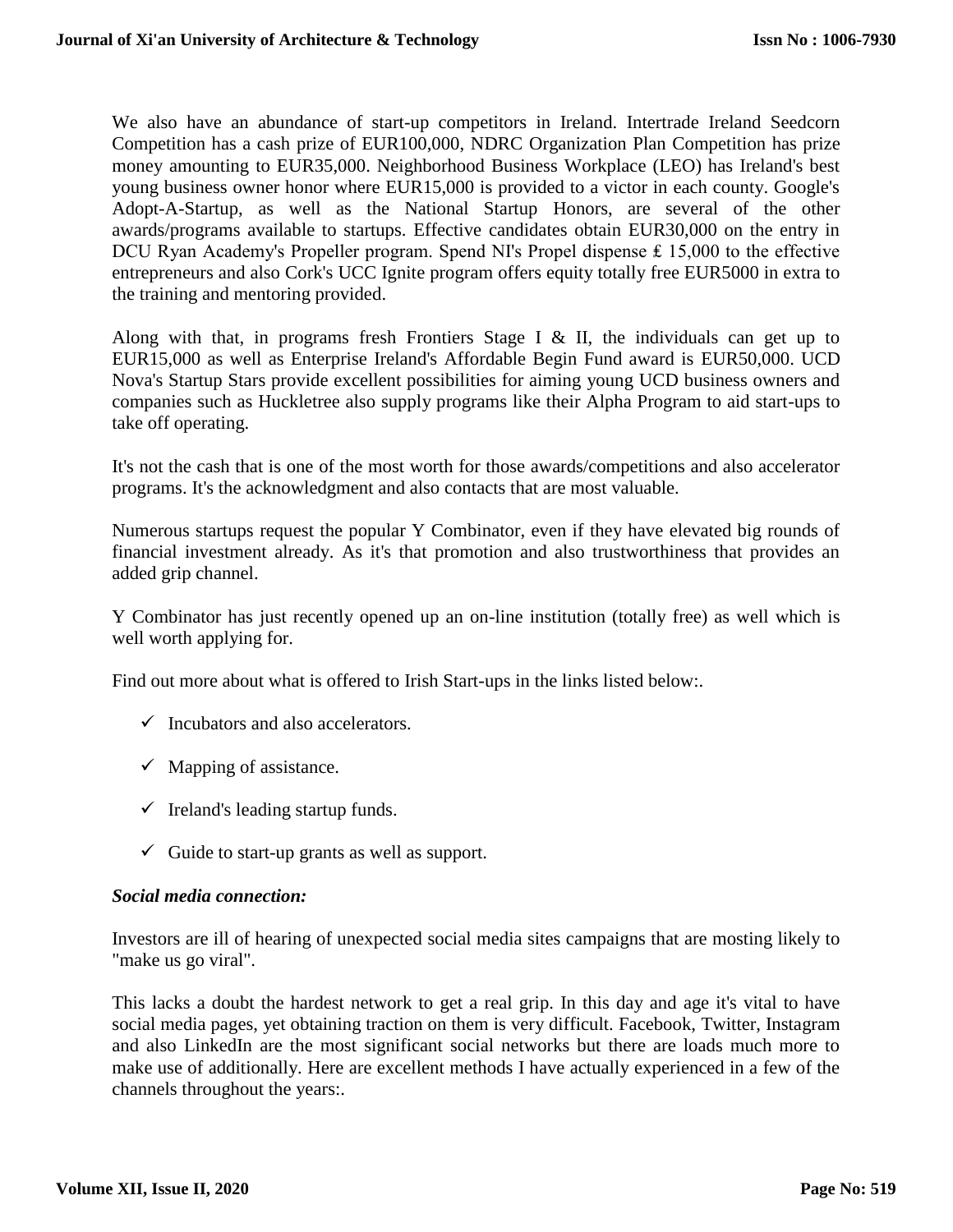## *Facebook:*

Action 1-- Try to find a page that has  $100,000+$  such as that pertains to your sector.

Step 2-- Call web page owner and also ask to get. Normally this can range from EUR100-- EUR2,000. One I have actually seen the initial hand, a start-up pay EUR500 for a web page with 250,000 sorts which they then switched to their firm's name which constructed the profile of the startup massively. The power of this is they might use this in their financier pitch likewise (e.g we have actually 250k on social media sites -capitalists would be amazed, although it's a vanity metric as opposed to a client statistics).

Step 3-- Manage correctly. Twice once a week articles (usage photos and video clips for best involvement). Establishing teams and also committees really can spark passion as well as development in your business. Additionally most likely to all of your buddies as well as obtain them to send welcomes to all of their contacts to like your new page (If they're your close friends they will certainly allow you to do it.).

## *Instagram:*

Action 1-- You cannot actually acquire a person's web page as the content won't matter unless you obtain very lucky. Start by establishing your very own web page as well as posting 15 pertinent pictures so as not to look like a new member.

Action 2-- Comply with up to 80 pages/people on the first day and also increase by 10-20 every day up until you reach an optimum of 500 days. If you go beyond this your account may be flagged for spam as well as may get obstructed by Instagram.

Action 3-- Browse hashtags of pertinent industry e.g. #marathon if you are developing a product for joggers. Adhere to accounts who make use of that hashtag and also like their photos. You will obtain a follow back from between 25-35% of these users.

Action 4-- Continue to publish everyday photos/stories and do not push sales, placed inspicognitive quotes as well as photos. People engage much better when they aren't being 'sold anything'.

## *Content Development*

If you want to grip you require to create outstanding content. Whether that is your advertising video clip, blog site, site, and/or advertisements. People connect with web content, particularly actual and also straightforward material.

People acquire right into people, not a business. You need to create good relationship with your customers and also the only method to do that is to get in touch with them, not market to them.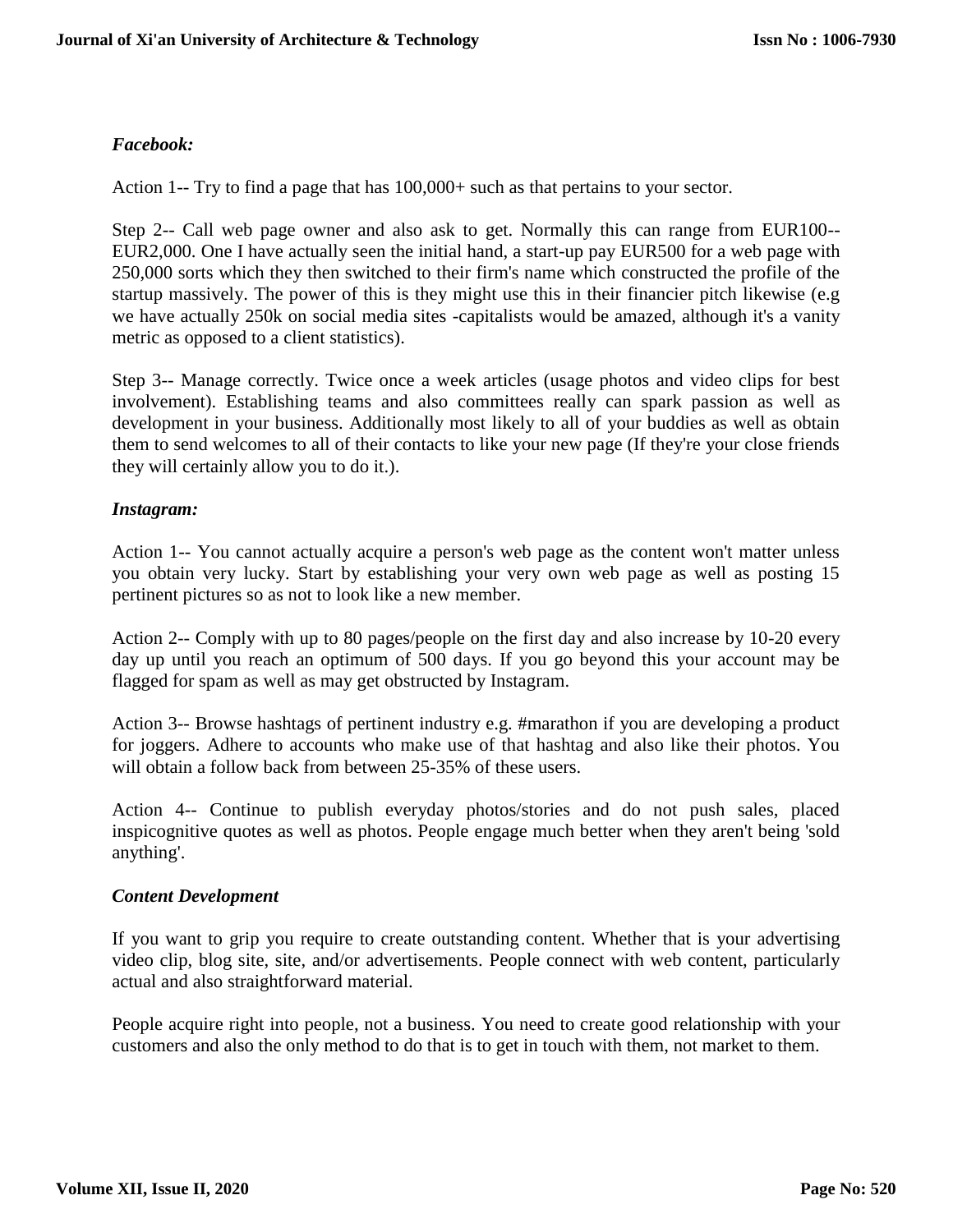Showing your consumers that you empathize with their issues is important. Luckily there are many terrific means to do that since we have so many marketing channels. Blog writing is a reliable method to do so. Perhaps you have an interesting tale concerning why you began this company, a significant bulk of successful entrepreneurs created their start-up to fix trouble they encountered themselves, particularly social business owners.

- $\checkmark$  Wonderful short articles with content devices below:
- $\checkmark$  Finest aesthetic material production tools.
- $\checkmark$  Tools/content creation.
- $\checkmark$  Free web content advertising devices checklist.

## *Affiliates*

This is an under-leveraged traction channel as well as accounts for greater than \$2 billion in retail sales every year. Basically, affiliates are people and/or companies that will certainly advertise/promote your services or product and get compensation for a sale.

There are lots of exceptional associate programs out there to seek for recommendations on how finest to use them. Groupon is one of the most famous. It's a pricey alternative nevertheless as they occupy 50% of the income and the things are heavily discounted currently. Amazon takes between 1% -10% (transformed from 4-8.5% in 2017) depending upon the sales quantity.

Targeted blogs, as well as influencers, are one more option. You need to seek your niche area as well as connect to influencers or bloggers. You might need to provide a sample of your item completely free and after that, if they like your item, you can discuss terms and conditions.

The initial motion may be to source an excellent particular niche influencer or blog owner. You can do that by merely looking Google for blog sites related to your niche, or you can utilize tools to aid you find the right blogs, such as Tomoson and also Buzzsumo. Try to find points like social networks complying with, high-quality material, photography as well as involvement.

The straightforward, simplest way to discover associates is to connect to your current clients. These are the people that care most about your product and services, which consequently makes them suitable associates.

## **V. Cognitive Entrepreneurship in Ireland:**

(https://www.irishtimes.com) Entrepreneurial cognition is interested in the understanding frameworks that individuals make use of to make evaluations, judgments or decisions including possibility evaluation, creation, and development.

In outright terms simply over half of the individuals in Ireland consider cognitive entrepreneurship an excellent occupation selection. This is less than in previous years: it was as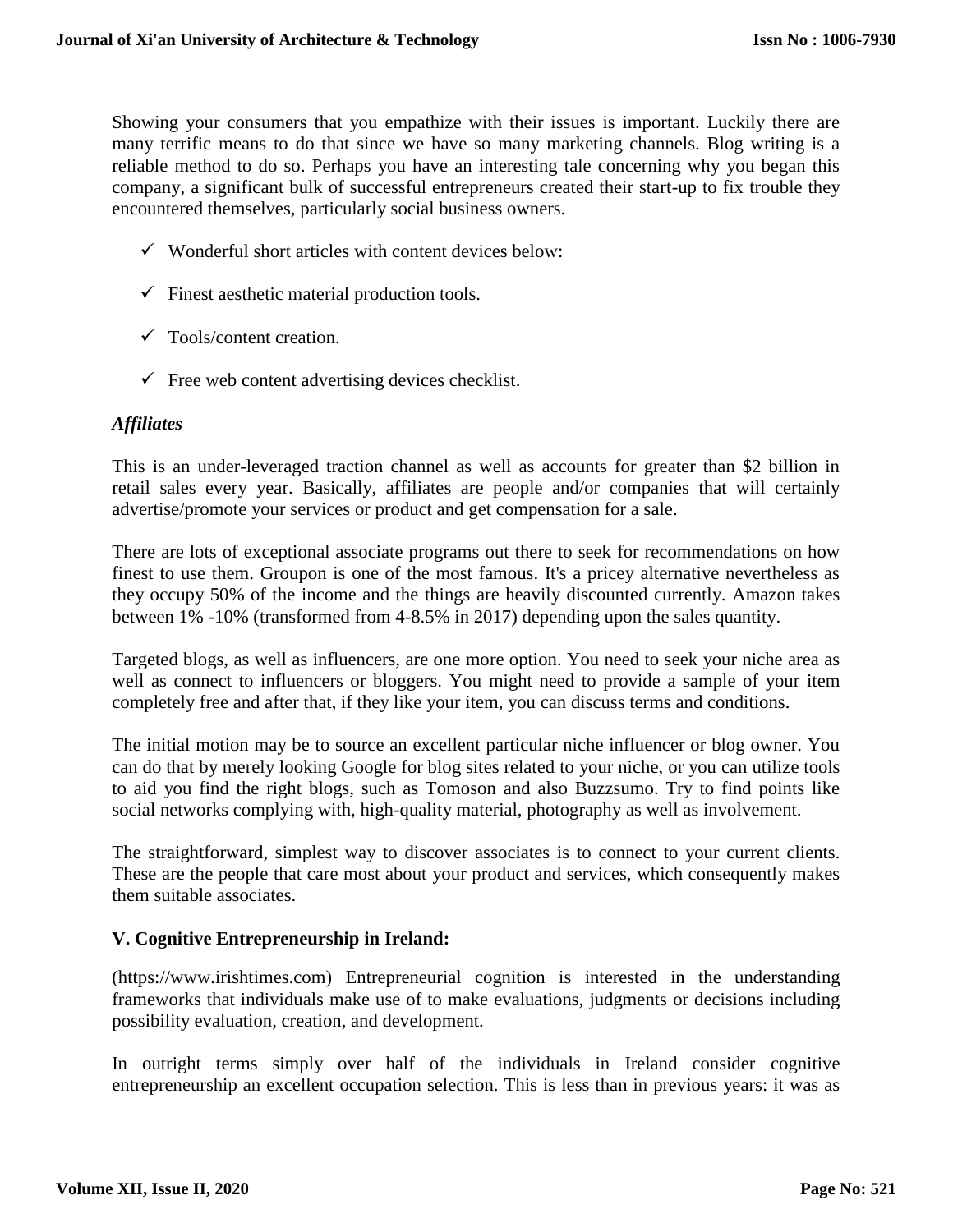high as 67 percent throughout the Celtic Tiger years. As well as, compared to various other European nations, it is also low, with Ireland ranking 16th of the 20 European nations.

This elevates the question of just how to rebalance the economy. The NCC appropriately highlighted that it would certainly require existing ventures to innovate, expand exports, and also increase performance. However, it was silent on the role entrepreneurs could play.

Cognitive Entrepreneurs can be main to renewing the venture base. Consider the effect of high account start-ups such as Airbnb, Snapchat, as well as Uber in the United States.

Firms that were founded in current decades, such as Amazon.com (1990s), Apple and also Cardinal Wellness (1970s) as well as CVS Wellness and Walmart Stores (1960s) now rank among the top 15 on the Fortune 500 listing of the biggest US companies.

As the effect of cognitive entrepreneurs prolongs past the extremely small number of sophisticated firms that expand reasonably rapidly and squander. Some invest a lifetime building their company prior to passing it on to another member of the family or marketing it. For some the influence may be local, bringing new solutions to their neighborhood rather than attaining high development.

As well as for lots of business owners beginning a company have to do with a change into selfemployment-- an end in itself. More lately, some business owners gauge their effect in terms of a social goal.

Evaluating just how Ireland rates in entrepreneurship call for factors to consider of both highgrowth, usually tech-orientated, start-ups along with cognitive entrepreneurship much more generally. Ireland, or more properly Dublin and a few other urban locations, has a strong techrelated business ecological community. This is the outcome of the success over the current years of several entrepreneurs and start-up groups that started and also expanded new tech-based businesses. Their successes aided develop a community of assistances such as financiers who offer equity capital as well as accessibility to recommendations and support from other entrepreneurs.

To place this number in context, the Central Stats Office says Ireland has a labor force of over 2,200,000. It is important to keep in mind that yearly several owner-managers likewise close a young or extra recognized organization. The figures suggest that about one-fifth of those shutting a company are also associated with starting a new organization.

## **VI. Conclusion:**

The concept of Cognitive Entrepreneurship, which is made use of an increasing number of regularly does not have a really clear definition and also is still open for interpretation. Nevertheless, when speaking about cognitive entrepreneurship the most frequently duplicated notions are discovering (both specific and also business), expertise development, human and also cognitive resources, creativity as well as development, which comprise an important part of IE. The most important features credited to cognitive business owners are their ability to produce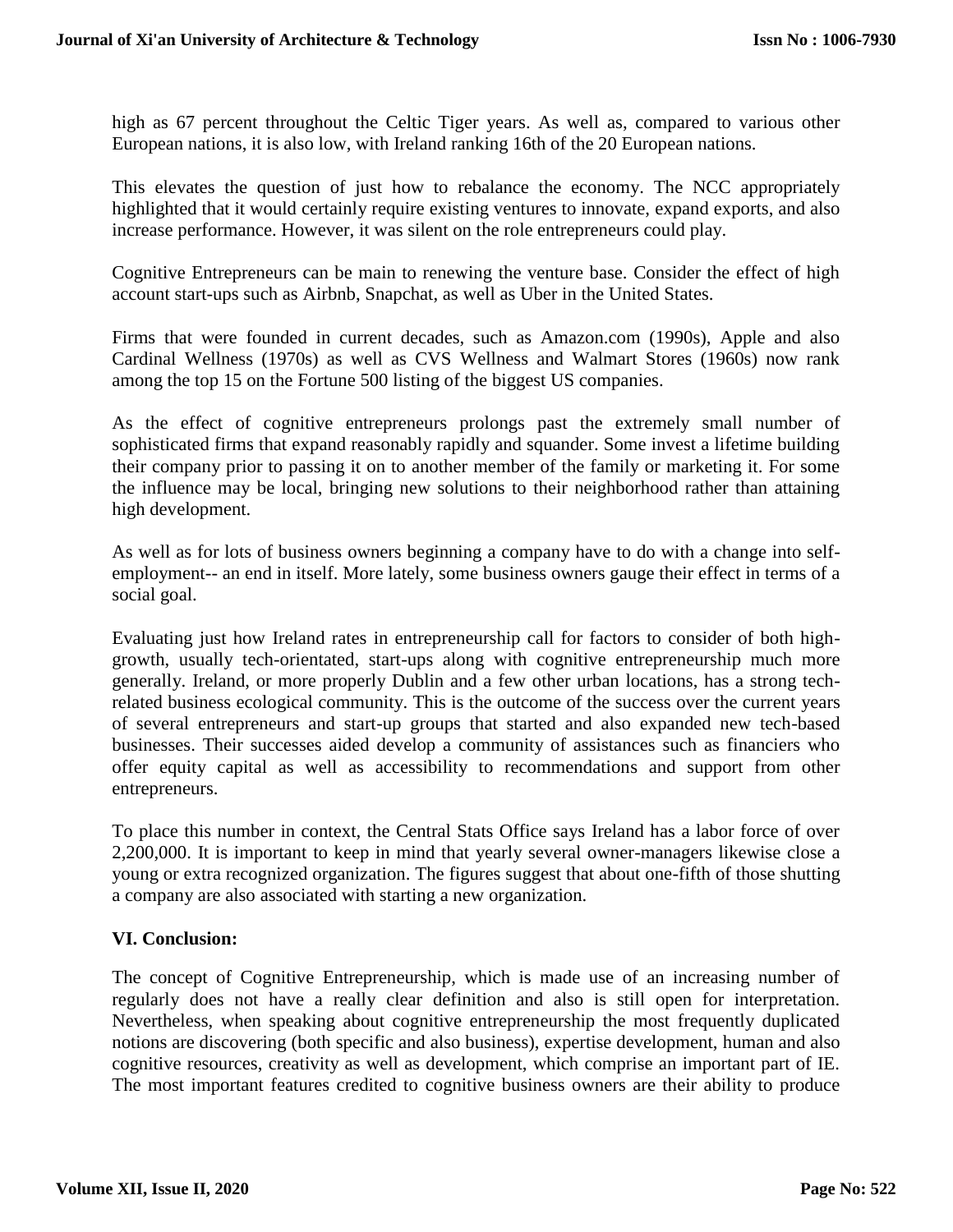expertise and introduce, use nonstandard solutions for typical circumstances and produce remarkable endeavors in regular spheres.

The emerging patterns of cognitive entrepreneurship in Ireland, which were determined throughout research study lay the structure for functional application of the ideas developed in the research study for training and also education of future entrepreneurs, supplying specialized cross-disciplined programs not only for students examining entrepreneurship, business economics or service however likewise for the students from other disciplines, therefore enhancing the capacity for developing cognitive entrepreneurs. It will certainly likewise allow determining the means of making use of the cognitive capability of people as well as attracting them into entrepreneurship in non-extreme, favorable conditions. The research study may likewise be of passion to the policymakers as during the shift from labor-intensive to understanding economy cognitive entrepreneurship will end up being a driving force of the makeover, when knowledge creation, human and also cognitive capital come to be crucial for financial growth.

For any kind of originality to end up being an effective endeavor it calls for appropriate support as well as mentoring. At present day, startups are growing like a grapevine. Ireland start-ups try to develop the start-up setting with important education and learning, talent, innovation as well as incubators with communication to financing agencies. Currently, the government is additionally sustaining Start-ups. The startup is a chance for a business owner to educate as well as motivate others while some are considering exactly how to do and also what to do. Although business owners are facing troubles still they are rising like a sun. They have the resolution to set up and divert their energy to strategy, support as well as perform their desires and also contributing to the growth of the economic situation. This new initiative of startups promises fast authorizations for starting the business, easier leaves, tax obligation refunds and faster registration for the patents facilitated for start-ups.

## **VII. References:**

Baron, R. A. (2000). Psychological perspectives on entrepreneurship: Cognitive and social factors in entrepreneurs' success. *Current directions in psychological science*, *9*(1), 15-18.

Baron, R. A. (1998). Cognitive mechanisms in entrepreneurship: Why and when enterpreneurs think differently than other people. *Journal of Business venturing*, *13*(4), 275-294.

Brännback, M., & Carsrud, A. (2009). Cognitive maps in entrepreneurship: Researching sense making and action. In *Understanding the entrepreneurial mind* (pp. 75-96). Springer, New York, NY.

Davila, A., Foster, G., & Jia, N. (2010). Building sustainable high-growth startup companies: Management systems as an accelerator. *California Management Review*, *52*(3), 79-105.

Davila, A., Foster, G., & Gupta, M. (2003). Venture capital financing and the growth of startup firms. *Journal of business venturing*, *18*(6), 689-708.